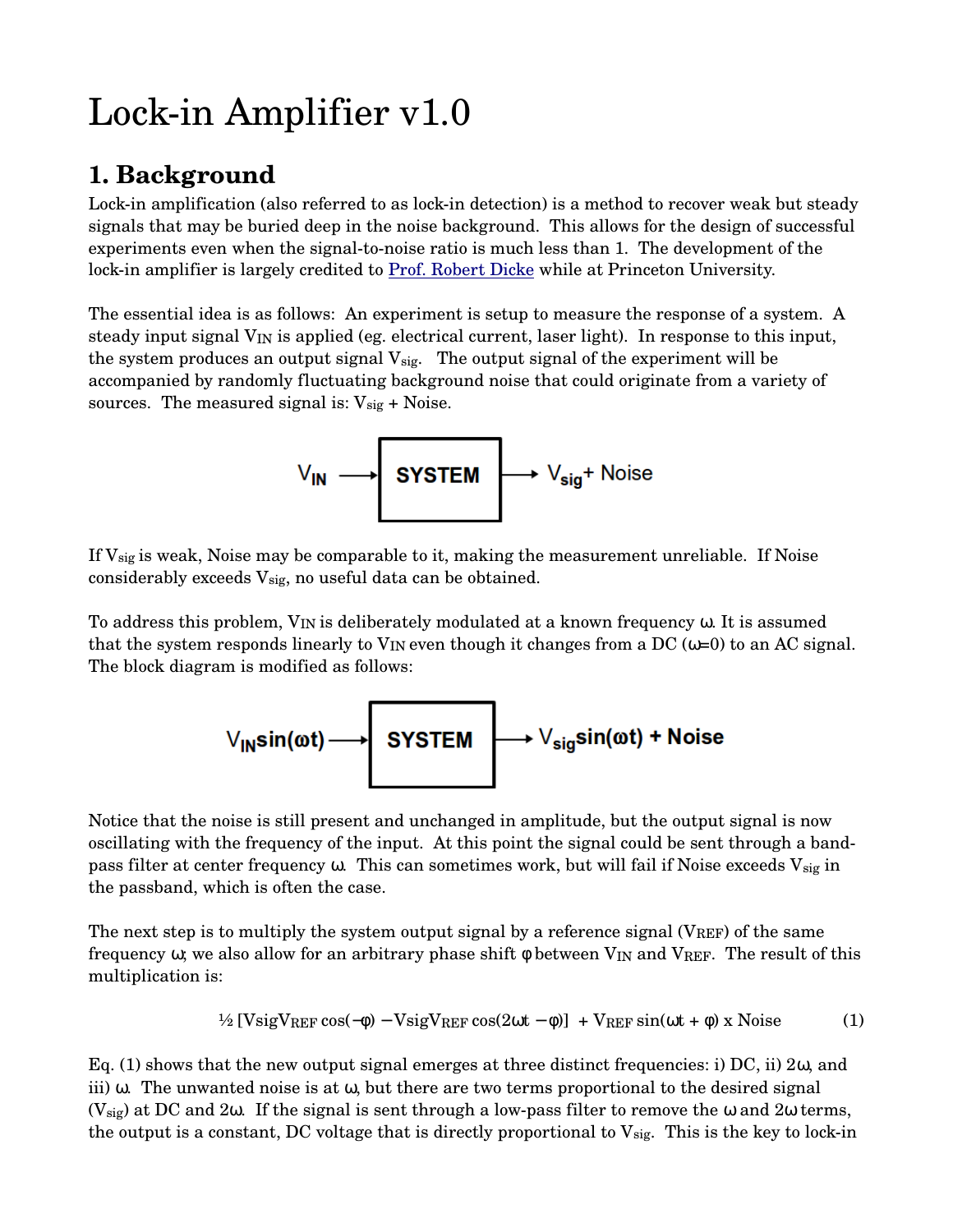

amplification: a very weak signal can be spectrally separated from the background noise.

Observe that if the phase  $\phi$  is an integral multiple of  $\pi/2$ , the desired signal vanishes. This means it is important to set the phase of the VREF correctly to maximize the output.

A low-pass filter cannot be infinitely precise, i.e. it can't act as a mathematical δ-function at  $ω=0$ . In PHYC 306L, passive and active low-pass filters were configured using poles to set the cutoff frequency and sharpness of the spectral response. The following Bode plot shows a lowpass filter with cutoff frequency (−3 dB) close to 1 Hz.



The closer the cutoff frequency gets to  $\omega=0$  and the sharper the filter edge, the more accurate the lock-in measurement will be. The trade-off, however, is measurement time. As the cutoff frequency approaches  $\omega=0$ , more time will be needed to make a meaningful measurement. To illustrate, it is unacceptable to have a low-pass cutoff set at  $0.1$  Hz if the experiment is drifting on a timescale of 1 second. The experimenter must be aware of these issues when using a lock-in amplifier.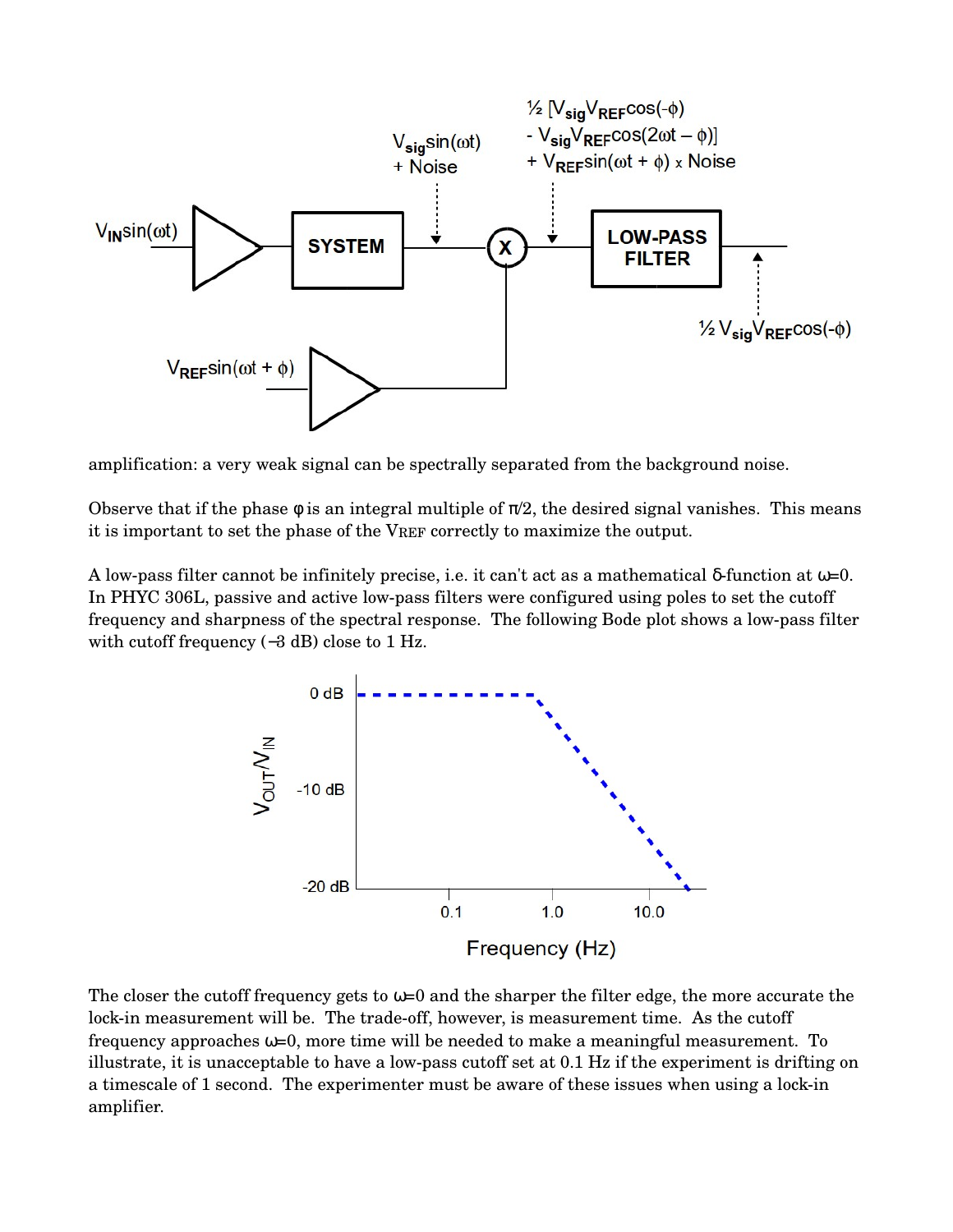# **2. TeachSpin Lockin Amplifier**

The TeachSpin lock-in amplifier is a versatile instrument designed to introduce the principles and concepts to advanced physics students. Because it is a teaching tool, it looks considerably different than a lock-in amplifier found in a modern research lab. The fundamental operation, however, is identical.

In addition to the lock-in amplifier, you will need a dual-channel oscilloscope, a digital voltmeter, and some BNC cables/connectors. You will also need a notebook to record all information related to this experiment.

#### 2.1 Characterization Experiments

Turn on the lock-in amplifier and scope. Start by connecting a BNC cable between the OUTPUT terminal of the Reference Oscillator to CH 1 of the oscilloscope. Trigger the scope on this channel and set the frequency to produce a 50--100 Hz sine wave (not critical). Set the amplitude to a convenient level for display; 1 V/div is good.

Use a BNC splitter (T- or F-connector) to send the OUTPUT signal in parallel to the INPUT of the Noise Generator. Use the special BNC cable with ground isolation, identified with clear plastic sheath that reveals the inner conductor (outer braid is missing). Set the Noise Amplitude to OFF and the Signal Attenuator to  $10^{-2}$ . Put another BNC splitter on the OUTPUT of the Noise Generator and connect one port to Ch 2 of the oscilloscope. Confirm that a synchronous signal is present.

Connect the other port of the splitter to INPUT SIGNAL of the Lockin/Amplitude Detector. To show the sensitivity of lock-in detection, it will be compared to direct detection, i.e. the RMS voltage of the input waveform will be measured first. Recall that the RMS voltage of an AC signal corresponds to the DC voltage that would produce equivalent power dissipation in a resistor. RMS is used because the average value of a sinusoidal waveform with no offset voltage is zero. Set the switch for AMPLITUDE DETECTOR. Connect OUTPUT to a DC voltmeter. Use DC coupling and set the GAIN for a signal < 0.5 V (not critical).

The next step is to increase the Noise Amplitude from the Noise Generator. Record the DC voltage as a function of this amplitude. You should see the desired signal level disappear as the contribution from noise overwhelms it. Switching over to lock-in detection will dramatically improve this situation.

Flip the switch to LOCK-IN DETECTOR and turn Noise Amplitude to OFF. Leave all other settings the same. Connect a BNC jumper cable from OUTPUT PHASE SHIFTER to the input terminal of the Phase Shifter. The output of the Phase Shifter is the INPUT REFERENCE for the lock-in. The OUTPUT of the lock-in is connected to the INPUT of the Low Pass Filter and its output can then be connected to the DMM. As with direct detection, it will display a DC voltage. Adjust the phase in the Phase Shifter to maximize this signal. You can amplify the DC signal with the gain knob to put it at a convenient level. This will be the noise-free, DC reference voltage. The goal is to maintain this signal as noise is introduced.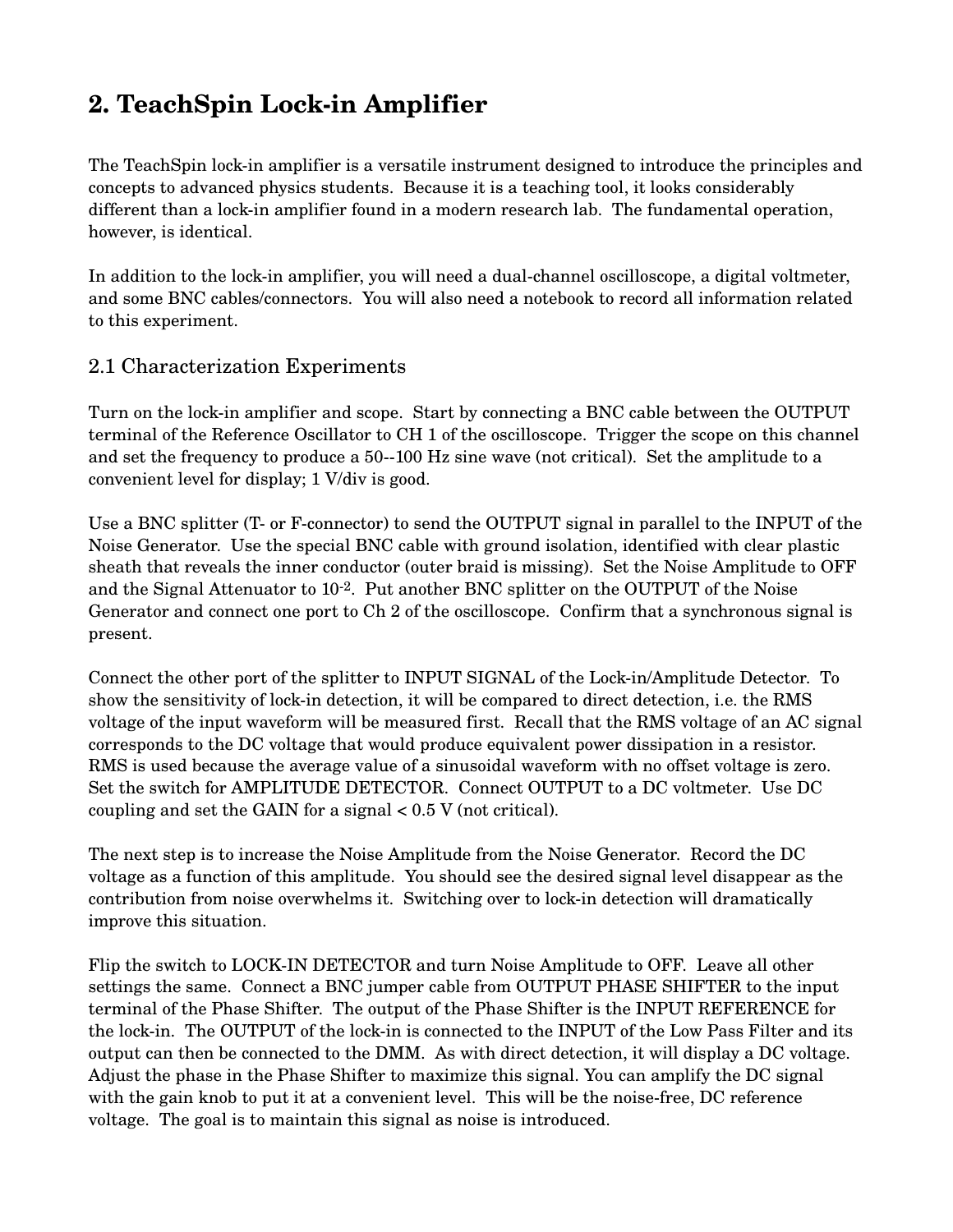Repeat the systematic addition of noise as was done with direct detection. As the noise increases, you will likely have to adjust the the lowpass filter slope and time constant to maintain the desired signal. Filtering improves as the time constant increases, but realize that it may take 5 or more time constants for the measurement to stabilize. Can you detect a signal when noise is maximum? It is helpful to observe the low-pass output voltage on Ch 1 of the scope instead of the DMM to understand how it varies with time. Make an estimate of the signal stability in the presence of large noise levels and include in your report.

#### 2.2 Demonstration Experiments

The next part of this lab is to use the same TeachSpin instrument to detect weak signals in a practical experiment. The central idea is to have an experiment that can be modulated and detected at a known frequency. This reference frequency of the modulator is used by the lock-in amplifier.

The student teams should propose a suitable experiment to the instructor. Here are some possibilities:

i) The output of a light-emitting diode (LED) can modulated by a sinusoidal or rectangular wave and measured with a photo-detector as a function of separation distance. This is very similar to an experiment done in 306L.

ii) The LED can be replaced with a laser and instead of modulating its output power, the laser beam is chopped (on-off) with a spoked wheel. This setup can maintain a detectable signal at dramatically larger separation distances compared to experiment 1.

iii) Instead of using light, consider audio/acoustic signals. A speaker source and microphone detector are available.

There is a preamplifier and band-pass filter available on the TeachSpin device that may help performance, but you are not required to use these features. Consult the instructor on their use. You need to do a careful, controlled experiment to characterize sensitivity and performance. Data must be recorded, analyzed, and presented in a technical report to tell a clear story.

### **3.0 LabView program**

Implement a lock-in amplifier using LabView. If you took 306L, this should be familiar as it was one of the experiments. The primary difference here is that instead of using an Elvis board, a National Instruments DAQ card (USB-6008 or 6009) will be setup to process the analog signals. The DAQ instrument interface will be almost identical to the Elvis board configuration and makes use of DAQmx palette in LabView. You can use your own laptop or a lab computer, although the latter must remain at PandA. The performance of your LabView lock-in program should be compared to the TeachSpin device using the experimental procedure in Section 2.1 or Section 2.2.